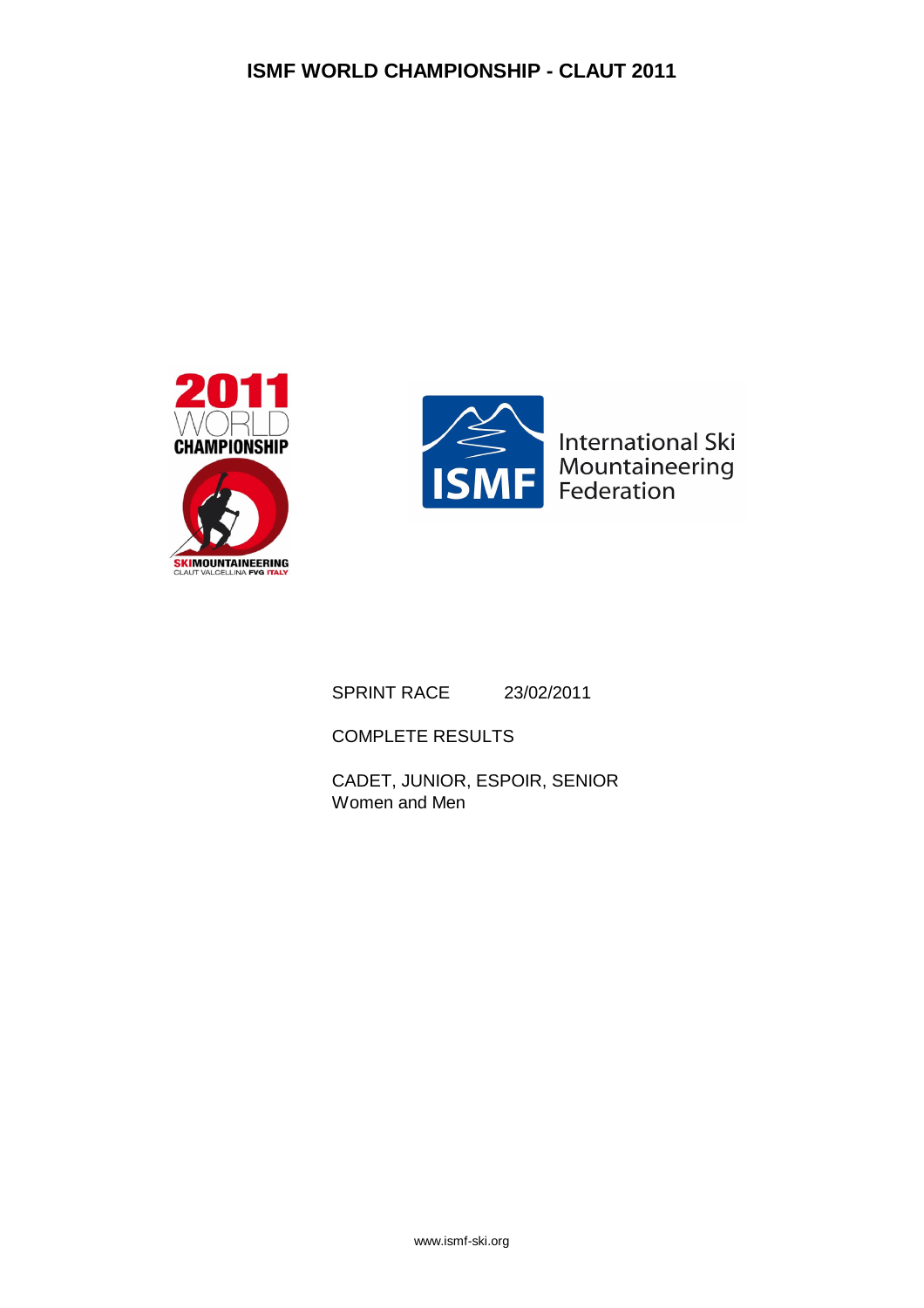#### **FINAL SPRINT RANKING - CADET WOMEN**

| Rank          | <b>BIB</b>    | <b>Name</b>              | <b>Final</b> | <b>Qualifs</b> |
|---------------|---------------|--------------------------|--------------|----------------|
|               | <b>97 FRA</b> | <b>BORGNET, LOUISE</b>   | 04:11,27     | 4:23,16        |
| $\mathcal{P}$ | <b>96 AUT</b> | <b>FORCHTHAMMER, INA</b> | 04:52,59     | 5:20,59        |
| 3             | <b>99 ESP</b> | <b>BALET, LAURA</b>      | 04:54,77     | 5:10,43        |
| 4             | <b>95 ITA</b> | DALLA ZANNA, GIORGIA     | 05:03,33     | 5:10,80        |
| 5             | <b>98 SUI</b> | PICHARD, ISALINE         | 05:19,60     | 5:21,95        |
|               | 94 POL        | CIKOWSKA, AGATA          | 05:29,08     | 6:04,17        |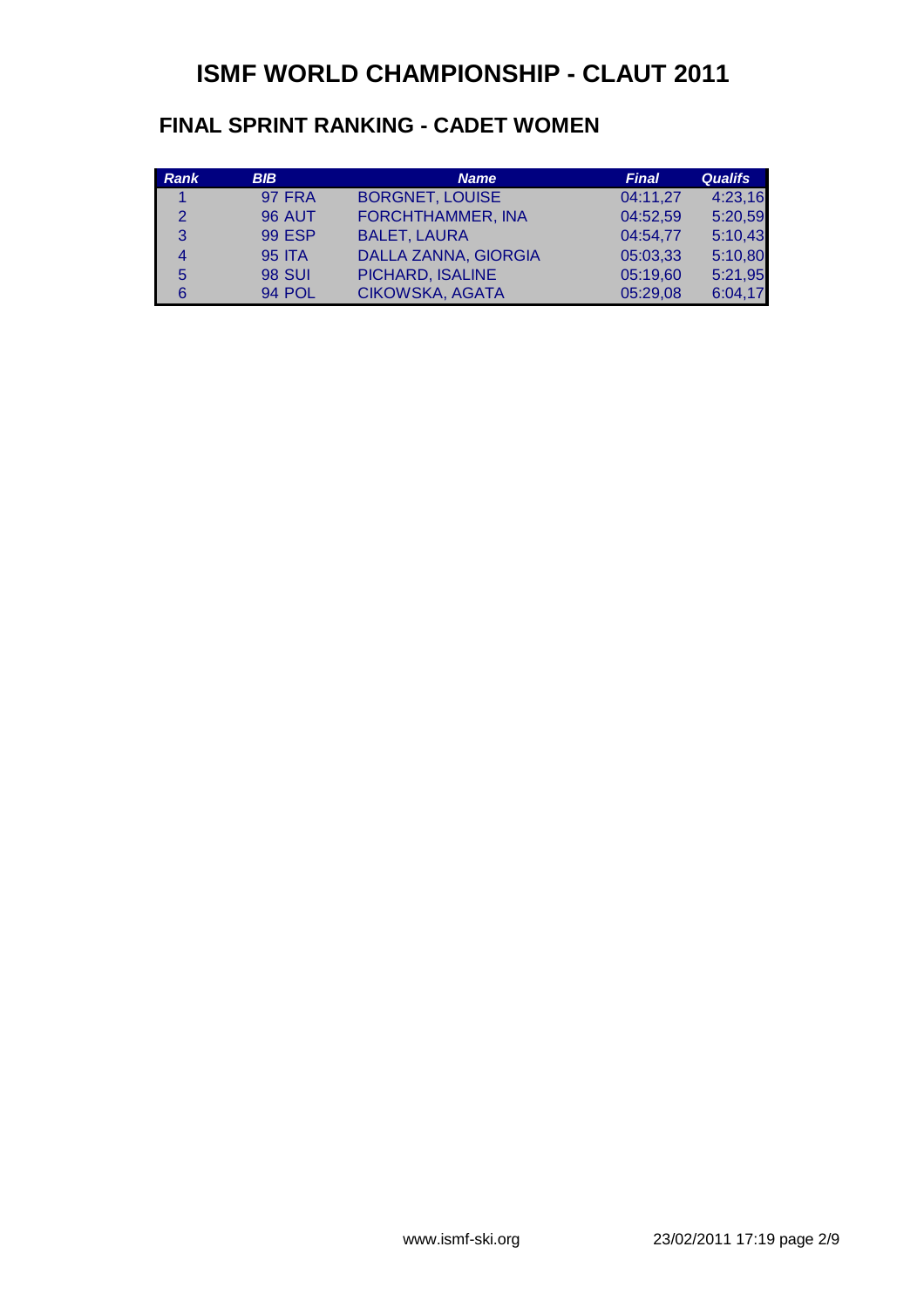#### **FINAL SPRINT RANKING - CADET MEN**

| <b>Rank</b>    | <b>BIB</b>     | <b>Name</b>                | <b>Final</b> | <b>Qualifs</b> |
|----------------|----------------|----------------------------|--------------|----------------|
|                | <b>112 ITA</b> | <b>FAIFER, LUCA</b>        | 03:29,20     | 3:30,88        |
| $\overline{2}$ | <b>110 FRA</b> | <b>CERUTTI, CORENTIN</b>   | 03:40,73     | 3:33,21        |
| 3              | <b>111 SUI</b> | <b>CORTHAY, THOMAS</b>     | 03:42,04     | 3:40,69        |
| 4              | <b>115 ITA</b> | <b>VANZETTA, GIANLUCA</b>  | 03:43,81     | 3:25,13        |
| 5              | <b>103 CZE</b> | <b>SÁDLO, DOMINIK</b>      | 04:04,46     | 3:52,39        |
| 6              | <b>114 ITA</b> | NICOLINI, FEDERICO         | 04:11,02     | 3:35,27        |
| $\overline{7}$ | <b>102 NOR</b> | HAUKØY, EIRIK B.           |              | 3:55,14        |
| 8              | <b>106 FRA</b> | <b>JUILLAGUET, ROBIN</b>   |              | 3:57,74        |
| 9              | <b>109 AUT</b> | LECHNER, MATTHIAS          |              | 3:58,57        |
| 10             | <b>105 AND</b> | PLANELLA BRILLAS, JAUME    |              | 3:59,09        |
| 11             | 107 ESP        | CARDONA, ORIOL             |              | 4:02,64        |
| 12             | <b>113 ESP</b> | DOMENECH, ALEIX            |              | 4:04,46        |
| 13             | <b>104 SUI</b> | ZANETTI, LOÏC              |              | 4:08,32        |
| 14             | <b>108 FRA</b> | JUILLAGUET, SWANN          |              | 4:09,10        |
| 15             | <b>100 ESP</b> | PICON BRAVO, MANUEL        |              | 4:12,47        |
| 16             | 101 POL        | <b>BARGIEL, BARTLOMIEJ</b> |              | 4:46,81        |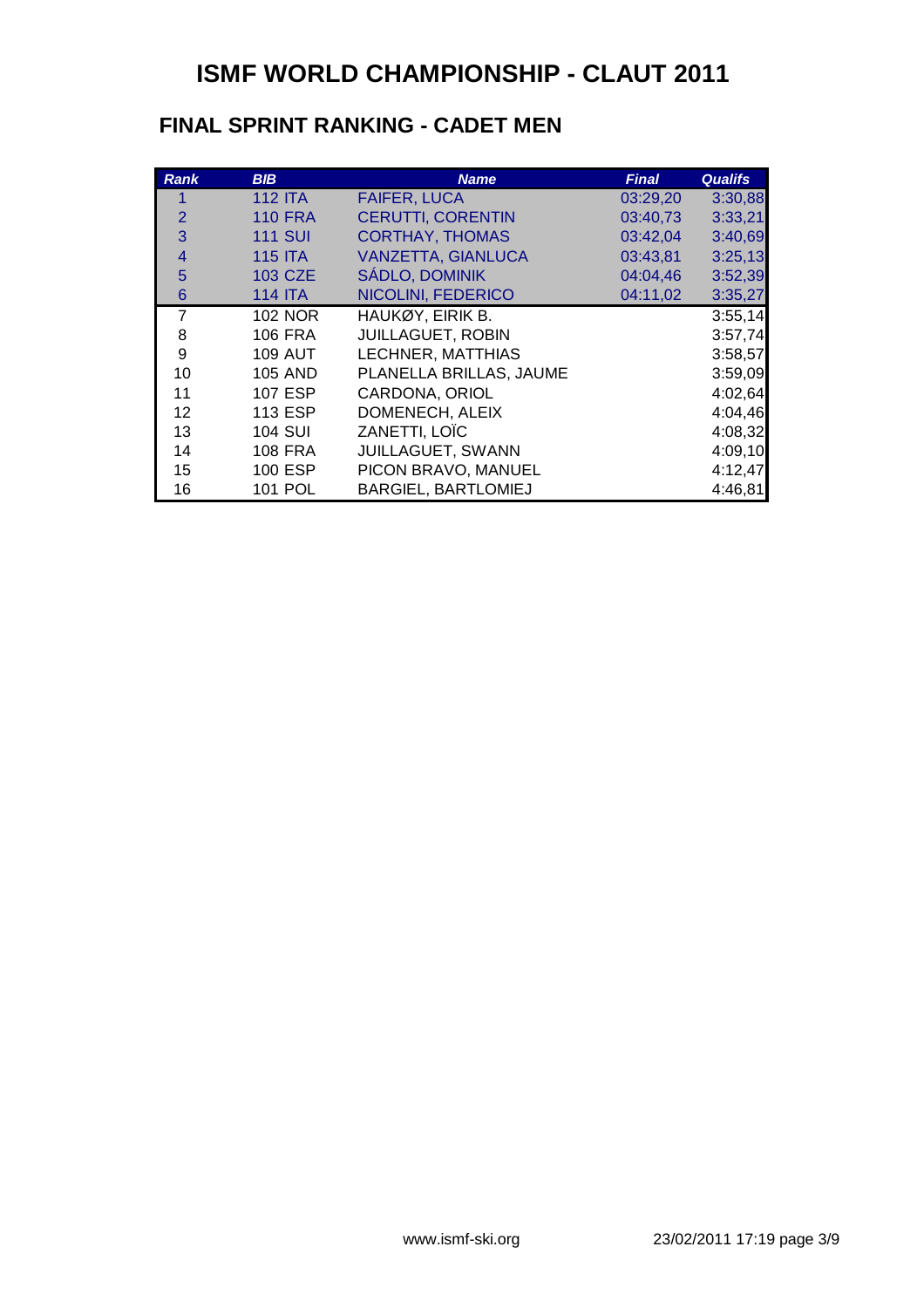#### **FINAL SPRINT RANKING - JUNIOR WOMEN**

| <b>Rank</b> | <b>BIB</b>     | <b>Name</b>                 | <b>Final</b> | <b>Qualifs</b> |
|-------------|----------------|-----------------------------|--------------|----------------|
|             | <b>126 FRA</b> | <b>MOLLARET, AXELLE</b>     | 03:59.46     | 4:09,13        |
| 2           | <b>130 ITA</b> | CAZZANELLI, ALESSANDRA      | 04:06,93     | 4:08,62        |
| 3           | <b>131 SUI</b> | <b>FIECHTER, JENNIFER</b>   | 04:20,87     | 4:21,33        |
| 4           | <b>121 FRA</b> | <b>BONNEFOI, MATHILDE</b>   | 04:22,84     | 4:33,99        |
| 5           | <b>125 POL</b> | <b>FIGURA, PAULINA</b>      | 04:27,31     | 4:34,50        |
| 6           | <b>128 ESP</b> | <b>GARCIA FARRES, MARTA</b> | 04:30,21     | 4:31,18        |
| 7           | 120            | 0 HAUKØY, MALENE            |              | 4:41,00        |
| 8           | 119            | 0 TYBOR, ANNA               |              | 4:42,67        |
| 9           | 129            | 0 PICCAGNONI, SILVIA        |              | 4:46,80        |
| 10          | 127            | 0 PRICAM, ALEXIA            |              | 4:49,62        |
| 11          | 124            | 0 BELLÉS NAUDI, INKA        |              | 4:55,11        |
| 12          | 122            | 0 VOLFOVÁ, PETRA            |              | 4:55,50        |
| 13          | 118            | 0 VOLAJOVÁ, BARBORA         |              | 5:05,53        |
| 14          | 117            | 0 IZARD FORRELLARD, ARES    |              | 5:08,18        |
| 15          | 116            | 0 LEIBAR, LIDE              |              | 5:09,50        |
| 16          | 123            | 0 COMA CASELLAS, LAIA       |              | 5:32,46        |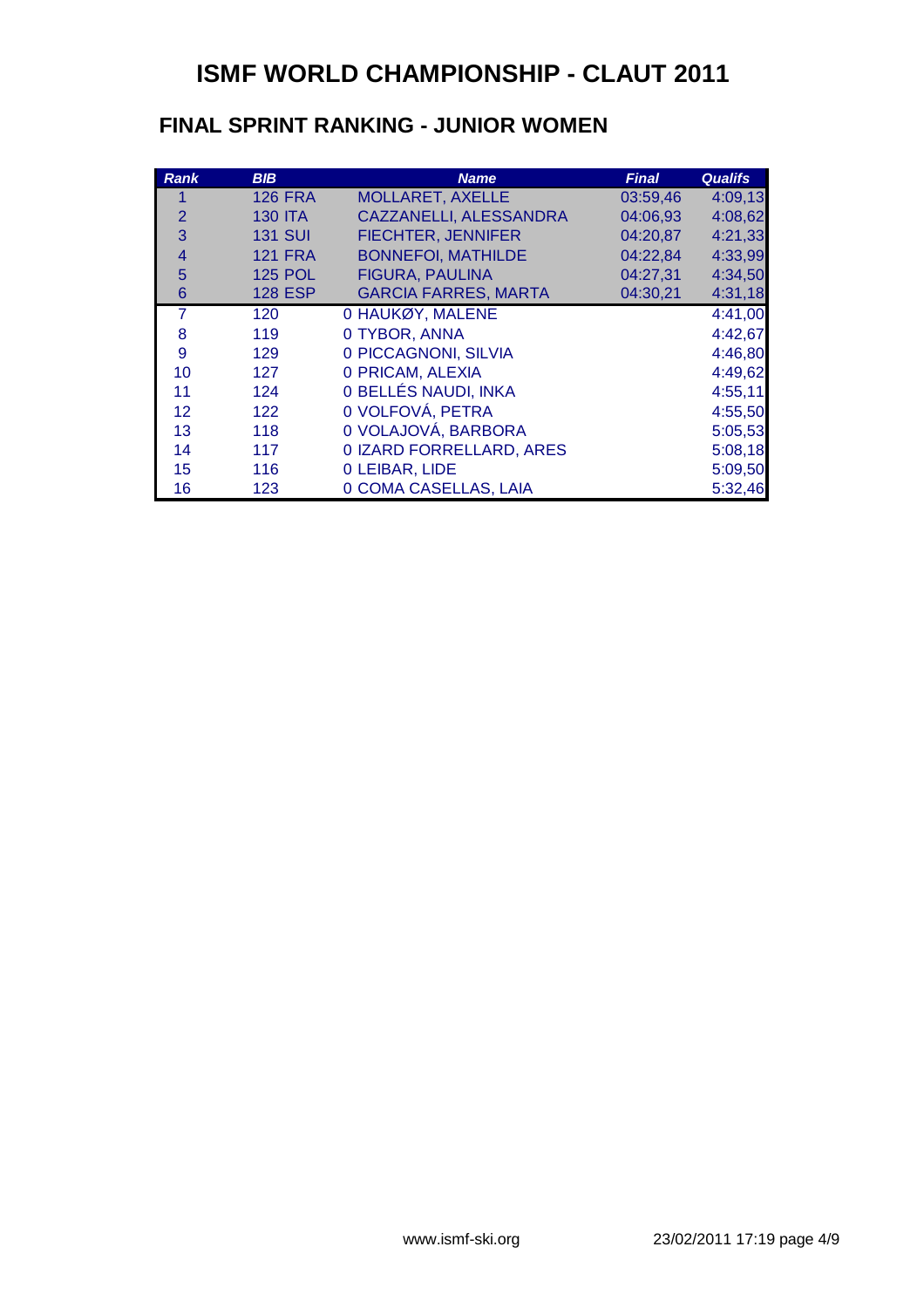#### **FINAL SPRINT RANKING - JUNIOR MEN**

| <b>Rank</b>    | <b>BIB</b>     | <b>Name</b>                 | <b>Final</b> | <b>Qualifs</b> |
|----------------|----------------|-----------------------------|--------------|----------------|
|                | <b>150 GER</b> | PALZER, ANTON               | 03:01,07     | 3:04,66        |
| 2              | <b>144 SUI</b> | <b>TISSIÈRES, ALAN</b>      | 03:14,29     | 3:09,64        |
| 3              | <b>136 FRA</b> | <b>MOTTIEZ, ROBIN</b>       | 03:16,22     | 3:02,69        |
| $\overline{2}$ | <b>145 ITA</b> | <b>FERRARI, MIRKO</b>       | 03:20,40     | 3:18,96        |
| 3              | <b>135 FRA</b> | PERNET, GERMAIN             | 03:22,05     | 3:22,83        |
| 4              | <b>146 ITA</b> | <b>STRADELLI, STEFANO</b>   | 03:41,44     | 3:28,95        |
| $\overline{7}$ | <b>143 AUT</b> | <b>ISLITZER, MARTIN</b>     |              | 3:31,15        |
| 8              | 142 ITA        | PEDERGNANA, MICHELE         |              | 3:31,40        |
| 9              | <b>139 AUT</b> | <b>WILBERGER, BRUNO</b>     |              | 3:33,42        |
| 10             | 147 ITA        | MAGUET, NADIR               |              | 3:39,00        |
| 11             | 148 ESP        | ZAPATER BARGUÈS, GENÍS      |              | 3:40,58        |
| 12             | 133 ESP        | SUMOZAS, ÁLVARO             |              | 3:41,84        |
| 13             | <b>140 SUI</b> | ARNOLD, FLAVIO              |              | 3:42,52        |
| 14             | <b>141 AUT</b> | <b>BRUGGER, PHILIPP</b>     |              | 3:43,00        |
| 15             | 138 SLO        | MIHELIC, LUKA               |              | 3:46,80        |
| 16             | <b>137 AND</b> | RIERA BARRACHINA, MARC      |              | 3:49,77        |
| 17             | <b>132 USA</b> | BURGUNDER, MATEUSZ          |              | 4:09,00        |
| 18             | 201 GRE        | <b>MARGARITIS, GEORGIOS</b> |              | 4:51,31        |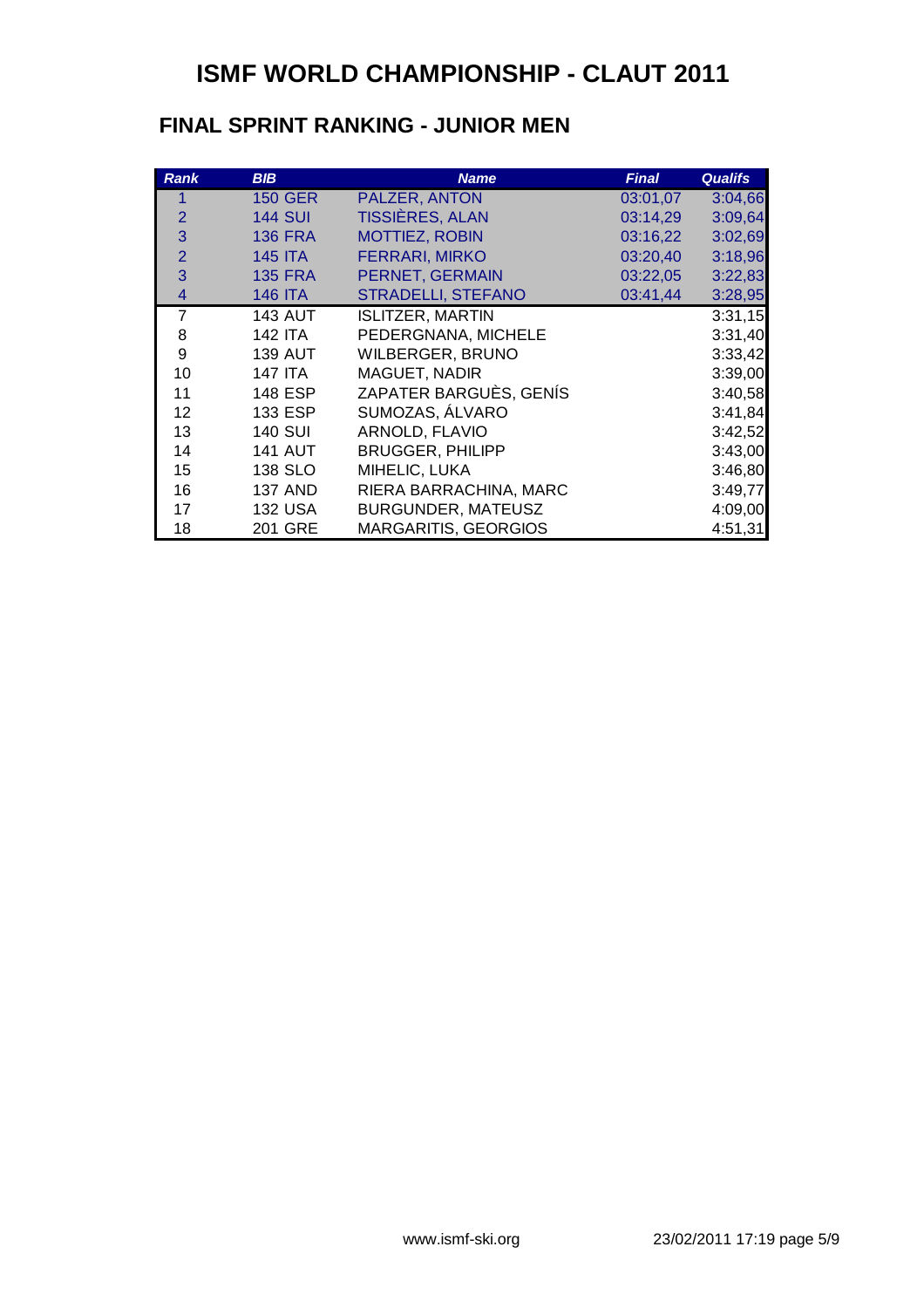#### **FINAL SPRINT RANKING - ESPOIR WOMEN**

| <b>Rank</b>    | <b>BIB</b>    | <b>NAME</b>               | <b>Final</b> | 1/2 Final | <b>Qualifs</b> |
|----------------|---------------|---------------------------|--------------|-----------|----------------|
|                | <b>88 SUI</b> | <b>RICHARD, MIREILLE</b>  | 03:49,12     | 4:04,51   | 3:46,31        |
| 2              | <b>93 ESP</b> | MIRÓ VARELA, MIREIA       | 04:28,84     | 3:55,82   | 3:49,09        |
| 3              | <b>85 POL</b> | <b>FIGURA, ANNA</b>       | 04:04,01     | 3:59,92   | 4:04,80        |
| $\overline{4}$ | <b>81 FRA</b> | <b>FAVRE, SANDRINE</b>    | 04:17,69     | 4:10,41   | 3:58,72        |
| 5              | <b>80 FRA</b> | <b>FAVRE, EMILIE</b>      |              |           | 4:09,28        |
| 6              | <b>77 CZE</b> | <b>GROHOVÁ, KAROLINA</b>  |              |           | 4:10,72        |
| 7              | <b>86 ITA</b> | <b>VALMASSOI, MARTINA</b> |              |           | 4:14,02        |
| 8              | 84 POL        | <b>WAJDA, JULIA</b>       |              |           | 4:32,37        |
| 9              | <b>75 SUI</b> | <b>KREUZER, VICTORIA</b>  |              |           | 4:43,13        |
| 10             | <b>72 ITA</b> | <b>COMPAGNONI, ELISA</b>  |              |           | 5:10,78        |
| 11             | <b>73 GBR</b> | <b>LEES, GABRIEL</b>      |              |           | 5:11,68        |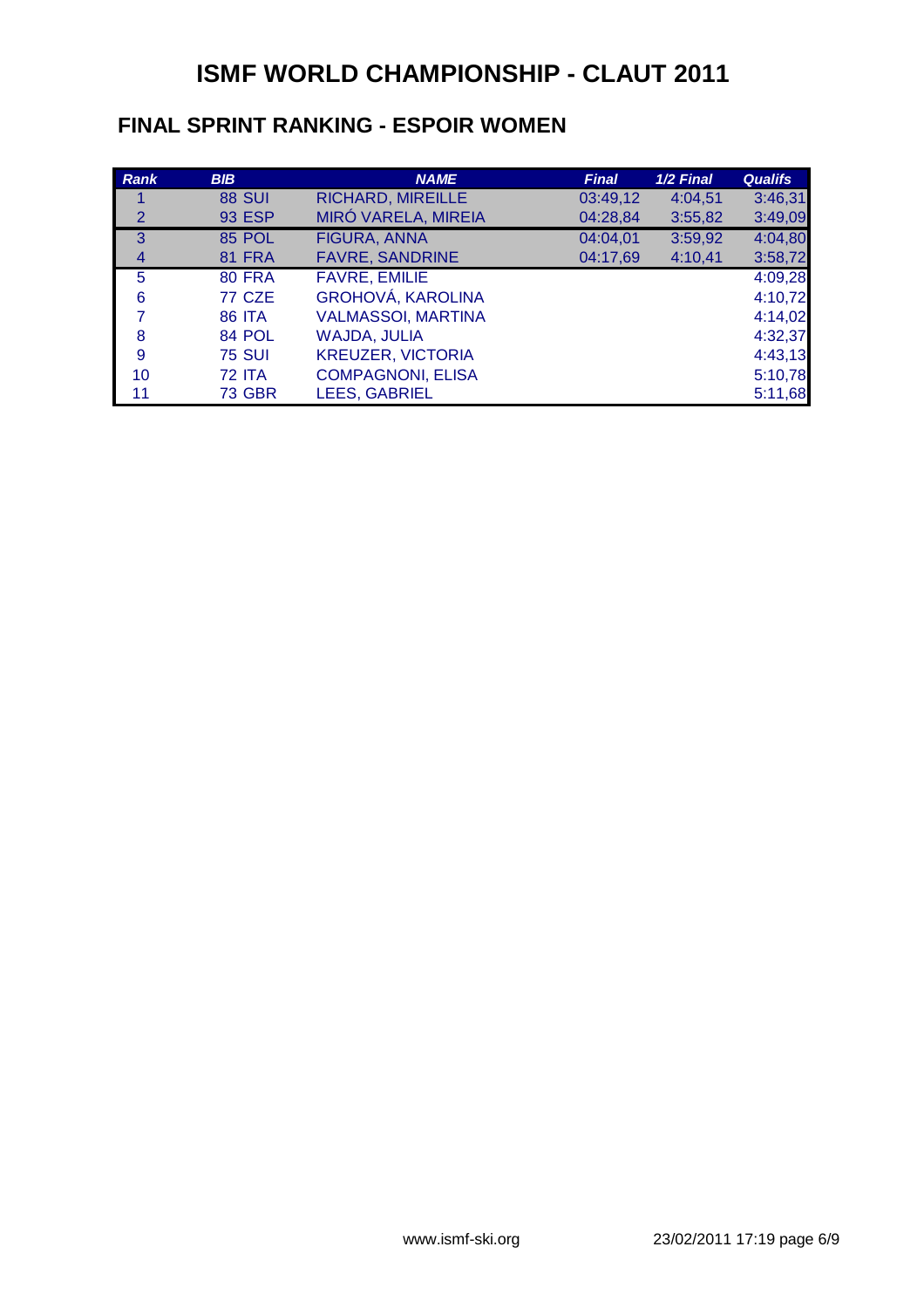#### **FINAL SPRINT RANKING - ESPOIR MEN**

| Rank           | <b>BIB</b>    | <b>NAME</b>              | <b>Final</b> | 1/2 Final | 1/4 Final | <b>Qualifs</b> |
|----------------|---------------|--------------------------|--------------|-----------|-----------|----------------|
|                | <b>58 ITA</b> | <b>ANTONIOLI, ROBERT</b> | 0:03:02,2    | 3:00,63   | 3:10,68   | 3:07,63        |
| $\overline{2}$ | 37 FRA        | <b>GACHET, XAVIER</b>    | 0:03:09,6    | 3:04,47   | 2:59,62   | 3:00,85        |
| 3              | <b>48 SUI</b> | THEUX, MARCEL            | 0:03:17,8    | 3:20,11   | 3:07,15   | 3:04,39        |
| $\overline{4}$ | <b>40 SUI</b> | REMY, CÉDRIC             | 0:03:20,7    | 3:14,35   | 3:11,54   | 3:20,79        |
| 5              | 1 GER         | ROTTMOSER, JOSEF         | 0:03:44,8    | 3:03,48   | 2:59,00   | 2:54,29        |
| 6              | <b>36 SUI</b> | <b>MICHAUD, RANDY</b>    |              |           | 3:13,55   | 3:19,25        |
| $\overline{7}$ | 19 POL        | <b>BARGIEL, ANDRZEJ</b>  |              |           | 3:22,12   | 3:03,22        |
| 8              | 43 ITA        | POZZI, VALERIO           |              |           | 3:23,99   | 3:19,75        |
| 9              | <b>31 AUT</b> | <b>ROHRINGER, DANIEL</b> |              |           | 3:38,20   | 3:22,41        |
| 10             | <b>41 ITA</b> | CAZZANELLI, FRANÇOIS     |              |           |           | 0:03:38,9      |
| 11             | <b>44 ESP</b> | <b>CARDONA COLL, NIL</b> |              |           |           | 0:03:41,8      |
| 12             | <b>18 SVK</b> | DANKO, MATÚS             |              |           |           | 0:03:43,0      |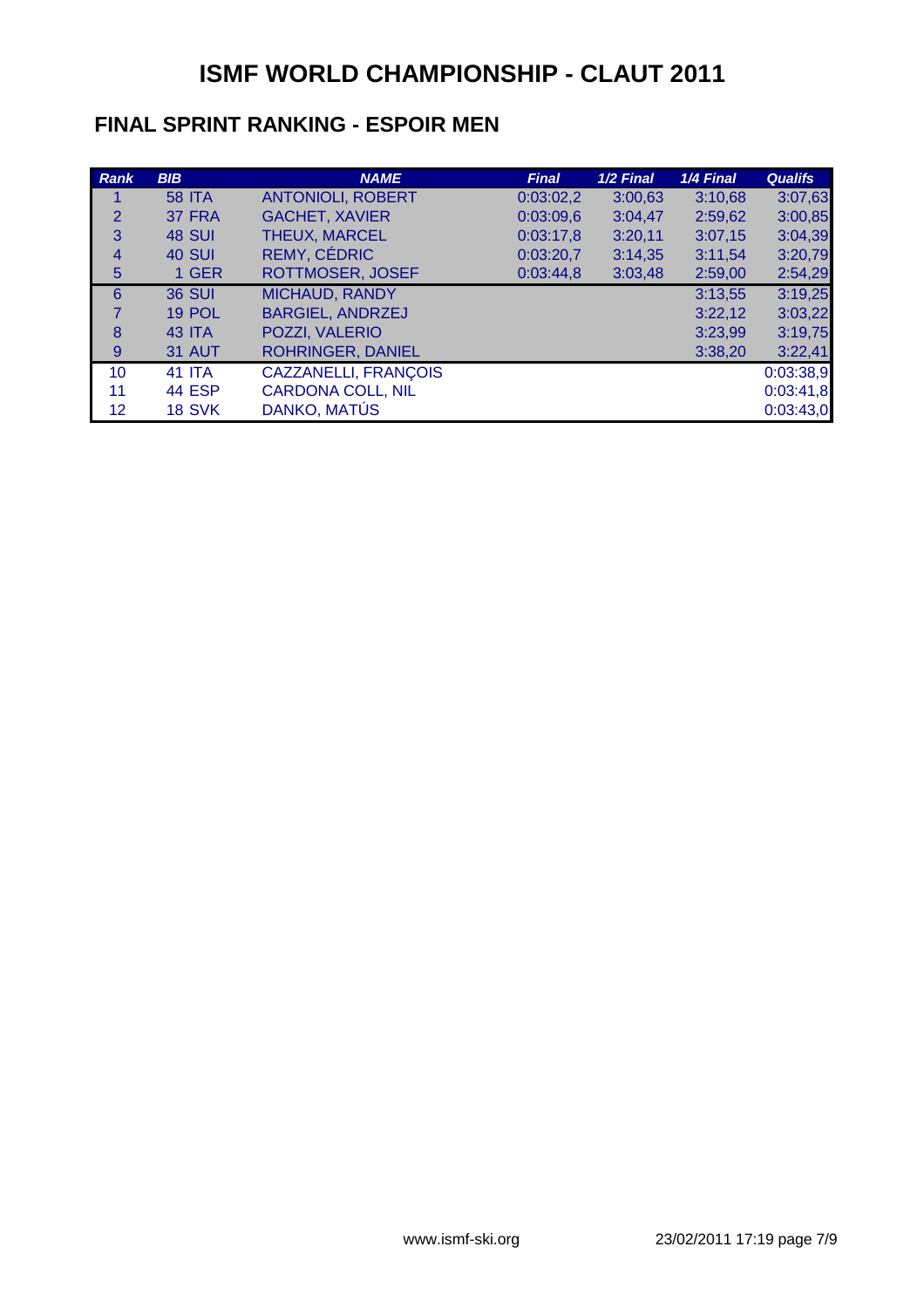#### **FINAL SPRINT RANKING - SENIOR WOMEN**

| <b>Rank</b>             | <b>BIB</b>    | <b>NAME</b>                    | <b>Final</b> | 1/2 Final | <b>Qualifs</b> |
|-------------------------|---------------|--------------------------------|--------------|-----------|----------------|
| 1                       | <b>92 FRA</b> | ROUX, LAETITIA                 | 03:30,18     | 3:40,54   | 3:42,20        |
| $\overline{2}$          | <b>91 SUI</b> | ETZENSPERGER, NATHALIE         | 03:38,81     | 3:38,63   | 3:41,62        |
| 3                       | <b>90 SUI</b> | <b>MAGNENAT, GABRIELLE</b>     | 03:45,92     | 3:47,42   | 3:46,07        |
| $\overline{\mathbf{4}}$ | <b>88 SUI</b> | <b>RICHARD, MIREILLE</b>       | 03:49,12     | 4:04,51   | 3:46,31        |
| 5                       | 63 CAN        | <b>BERNIER, MELANIE</b>        | 04:18,62     | 4:06,73   | 4:06,11        |
| $6\phantom{1}6$         | <b>93 ESP</b> | MIRÓ VARELA, MIREIA            | 04:28,84     | 3:55,82   | 3:49,09        |
| $\overline{7}$          | 85 POL        | <b>FIGURA, ANNA</b>            | 04:04,01     | 3:59,92   | 4:04,80        |
| $\bf 8$                 | <b>82 SUI</b> | <b>GEX-FABRY, EMILIE</b>       | 04:08,91     | 4:04,52   | 4:00,56        |
| $\overline{9}$          | 66 AUT        | <b>SWIDRAK, VERONIKA</b>       | 04:09,14     | 4:10,14   | 4:02,90        |
| 10                      | 81 FRA        | <b>FAVRE, SANDRINE</b>         | 04:17,69     | 4:10,41   | 3:58,72        |
| 11                      | <b>76 SUI</b> | PONT COMBE, SÉVERINE           | 04:26,17     | 4:16,86   | 4:03,00        |
| 12                      | 87 USA        | <b>SILITCH, NINA</b>           | 04:27,95     | 4:10,52   | 4:00,63        |
| 13                      | <b>80 FRA</b> | <b>FAVRE, EMILIE</b>           |              |           | 4:09,28        |
| 14                      | 77 CZE        | <b>GROHOVÁ, KAROLINA</b>       |              |           | 4:10,72        |
| 15                      | <b>86 ITA</b> | <b>VALMASSOI, MARTINA</b>      |              |           | 4:14,02        |
| 16                      | <b>79 ESP</b> | ARRÓ, GEMMA                    |              |           | 4:14,59        |
| 17                      | <b>89 ITA</b> | <b>CLOS, CORINNE</b>           |              |           | 4:20,95        |
| 18                      | <b>70 USA</b> | <b>SMILEY, JANELLE</b>         |              |           | 4:23,82        |
| 19                      | 67 ESP        | <b>BES I GINESTA, CRISTINA</b> |              |           | 4:29,85        |
| 20                      | 61 NOR        | <b>FASTING, MARI</b>           |              |           | 4:29,96        |
| 21                      | 84 POL        | <b>WAJDA, JULIA</b>            |              |           | 4:32,37        |
| 22                      | <b>69 USA</b> | <b>KIRKLAND, JARI</b>          |              |           | 4:33,25        |
| 23                      | <b>78 ESP</b> | RIBA, MARTA                    |              |           | 4:39,53        |
| 24                      | <b>75 SUI</b> | <b>KREUZER, VICTORIA</b>       |              |           | 4:43,13        |
| 25                      | 71 POL        | <b>TASZ, KLAUDIA</b>           |              |           | 4:44,38        |
| 26                      | 62 CAN        | <b>MATTEAU, JULIE</b>          |              |           | 4:53,89        |
| 27                      | 83 GBR        | <b>CALLAGHAN, LEANNE</b>       |              |           | 4:55,81        |
| 28                      | <b>72 ITA</b> | <b>COMPAGNONI, ELISA</b>       |              |           | 5:10,78        |
| 29                      | <b>73 GBR</b> | <b>LEES, GABRIEL</b>           |              |           | 5:11,68        |
| 30                      | 64 JAP        | MASE, CHIGAYA                  |              |           | 5:33,57        |
| 31                      | 65 JAP        | <b>HORIBE, MICHIKO</b>         |              |           | 5:42,17        |
| 32                      | <b>68 BUL</b> | MIHAYLOVA, IVONA               |              |           | 5:56,52        |
| 33                      | 74 GBR        | <b>GILBERT, DIAHANNE</b>       |              |           | 6:42,60        |